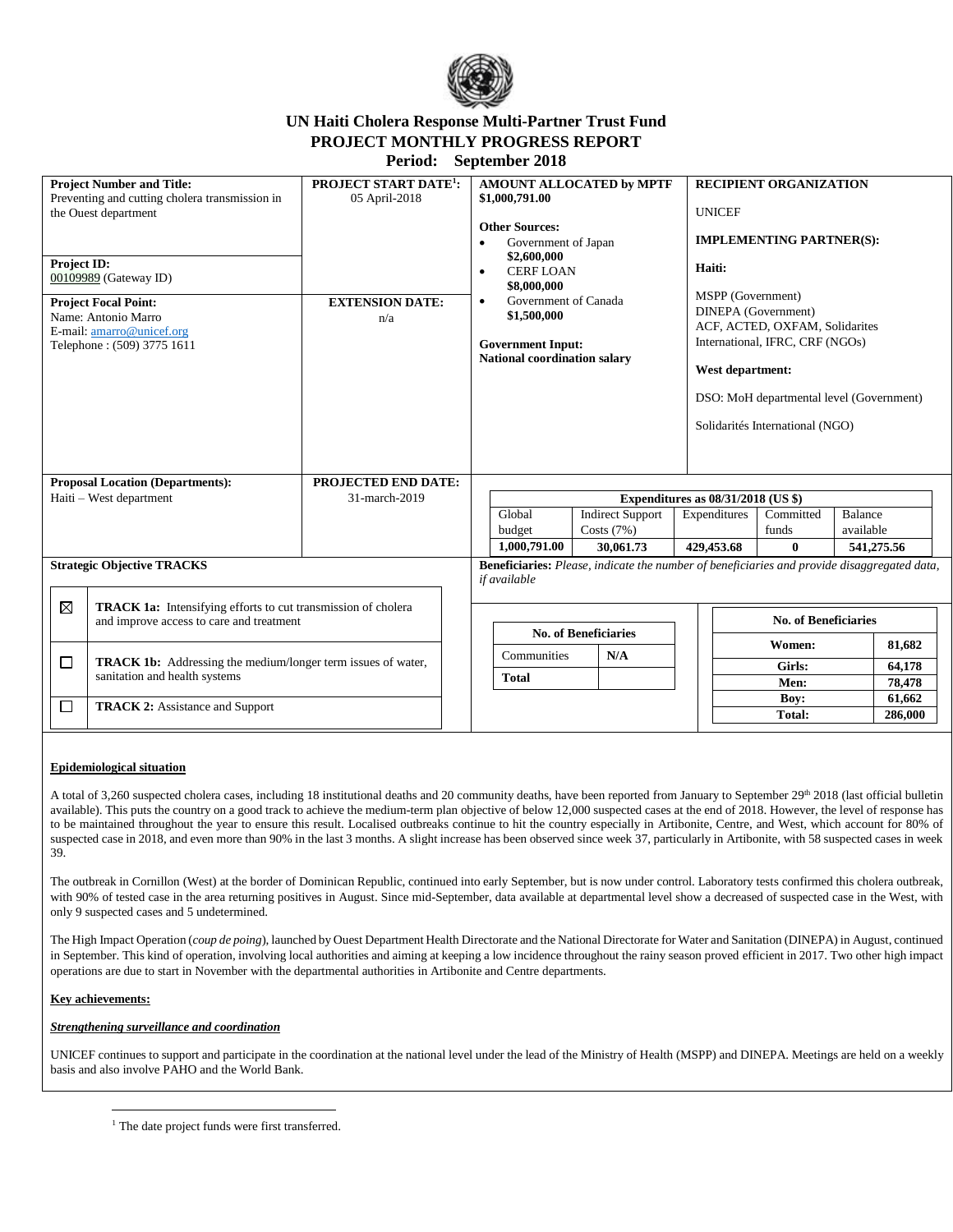

### **UN Haiti Cholera Response Multi-Partner Trust Fund PROJECT MONTHLY PROGRESS REPORT Period: September 2018**

In the West Department, a strong surveillance and coordination is reinforced throughout the High Impact operation (OCP) in the West: Weekly analysis are available, presenting data by status (suspected, undetermined, non-suspected), the treatment structure where they have been taking care of, and patient's commune and locality of origin (see an example attached).



UNICEF continues its support to the National Cholera Coordination Cell of the DINEPA. The cell composed of two persons assists the Regional DINEPA offices in increasing chlorination where needed.

### *Sustaining rapid response to alert*

Through its NGO partners (Solidarités International, ACTED), UNICEF supports 20 teams in the West department, out of which 15 teams are supported by the MPTF.

Below is a summary of UNICEF partners' activities in the West department in September and from January 2018 to date:

|                                                                                            | September | January 2018 to date |
|--------------------------------------------------------------------------------------------|-----------|----------------------|
| Suspected cases reported by MSPP                                                           | 66*       | 732                  |
| Number of interventions by EMIRA & NGO's (rapid responses and preventions<br>activities)** | 350       | 4,313                |
| Number of response done (rapid responses only)                                             | 214       | 2,629                |
| % of response $<$ 48 h                                                                     | 98%       | 96%                  |
| % of responded cases (suspected and no suspected)                                          | 83%       | 87%                  |
| % of joint responses with EMIRA                                                            | 41%       | 43%                  |
| Average of households per response (i.e "cordon sanitaire" size)                           | 11.2      | 14.9                 |
| Number of persons treated with chimioprophylaxy                                            | 1,046     | 16,379               |
| Number of households having received at least one HWT product                              | 3,468     | 42,110               |
| Number of persons sensitized (rapid responses only)                                        | 10,596    | 120,304              |
| Number of persons sensitized (rapid responses and prevention)                              | 42,541    | 379,372              |
| Number of disinfected houses                                                               | 3,508     | 39,885               |
| Average of disinfected houses per response                                                 | 16        | 15                   |
| Number of emergency water chlorination points activated                                    | 22        | 149                  |